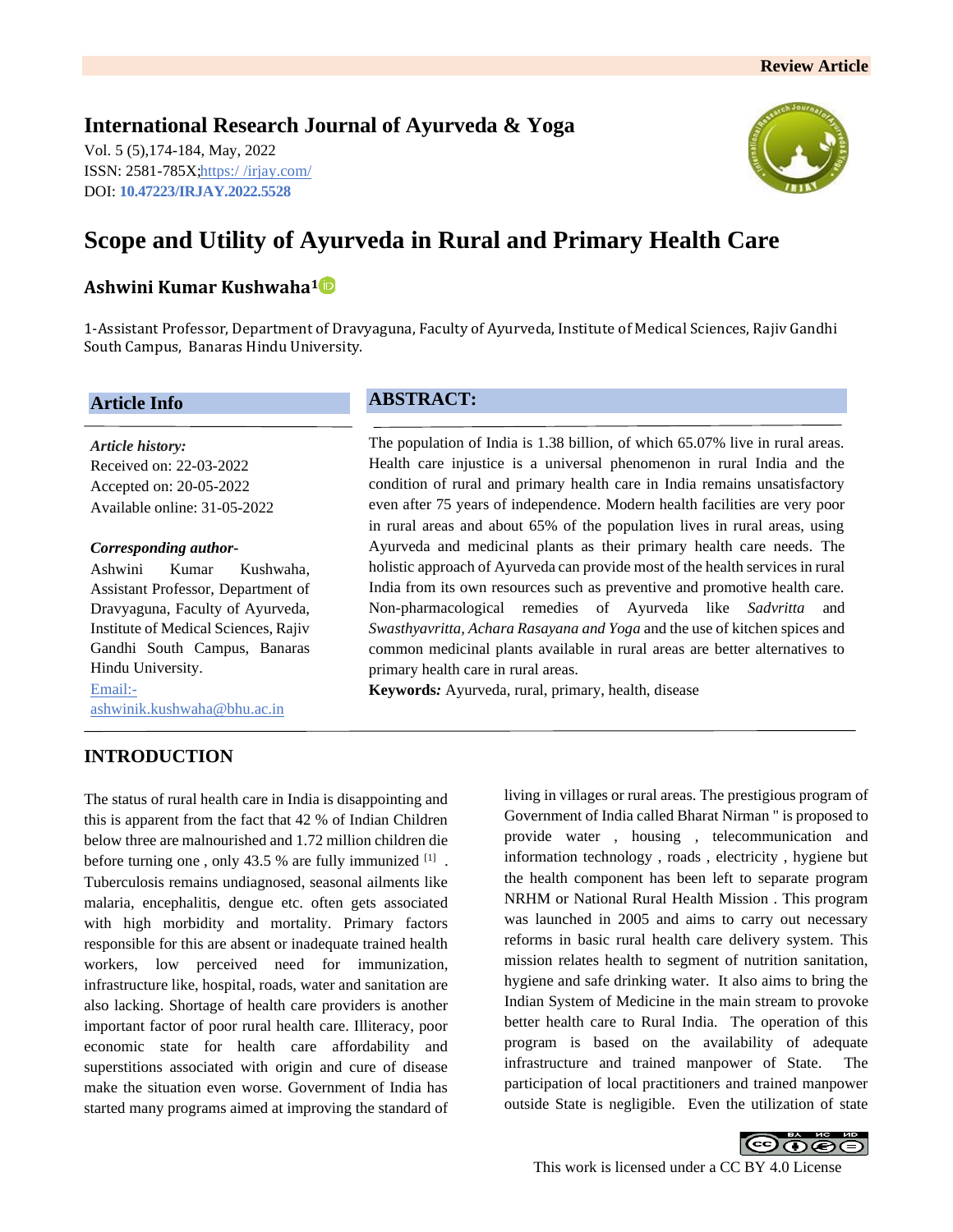structure of Ayurveda services is minimum and marginalized. The huge potential of Ayurvedic services and therapeutics needs to be genuinely harvested to meet the challenge of inadequate health services.

Keeping these facts in the mind Department of AYUSH, Ministry of Health & Family Welfare Government of India has decided to establish AYUSII Villages for the intervention in health care system with different Indian steams of treatment.

It has been advised that the overall health of the entire population will be examined by AYUSH doctors based on the AYUSH system and they will be provided with basic knowledge for promotion of health and prevention of diseases. The community will be educated about healthy practices and benefits of locally used traditional foods and their medicinal properties.

AYUSH doctors will also organize health check-up camps in schools around selected villages. AYUSH training will also be given to ASHA, Anganwadi workers and school teachers etc. Awareness building activities will be conducted through Gram Panchayats through schools, Anganwadis, Self Help Groups and Community Organizations. Villages having road connectivity with PHC will be selected for these programs [2].

#### **MATERIALS AND METHODS**

Various Ayurvedic classic texts have been used for this study as source materials. Main Ayurvedic classic texts used are *Charak Samhita, Sushruta Samhita, Astanga Hridya, Astang Samgrah, Sarngadhara Samhita, Bhava prakasha, Kaiyadeva Nighanyu* and various other Ayurvedic literature. Apart this relevant modern medical science book, various review and research articles, Ayurvedic Pharmacopoeia of India and website are also been used for this.

## **RESULTS**

Ayurveda is considered as the traditional health system of India and it is as old as the history of mankind. The primary objective of Ayurveda is "*Swasthasya Swasthyarakshanam*" and "*Aturasya Vikaraprashamanam,"* which means to maintain the health of healthy Individuals and cures of ailing's [3].

From the interiors of the Himalayas to the jungles of peninsular India to the tribals, there are more than 3 lakh institutionally trained Ayurveda practitioners serving across the country. Ayurvedic institutions can be found from the desert of Rajasthan to the far North East. There is a need for proper strategy to make effective use of these. Ayurveda from its own resources can provide most of the health services like preventive and promotive health care in rural India. Non-pharmacological remedies of Ayurveda like *Sadvritta* and *Swasthyavritta*, *Achara Rasayana* and Yoga etc. can also be brought under health care delivery by policy planners. Greater confidence in the services of the state in the public and private sector, especially in the capacity of physicians of the Indian medical system in rural India, will solve the challenge of access, availability, effectively and affordably of health care delivery in rural India. On the basis of utility, the role of Ayurveda can be broadly classified into two categories in rural and primary health care (i) in the prevention and promotion of health (ii) in the management of diseases.

#### **Role of Ayurveda in the prevention and promotion of health in rural area.**

We can maintain our health by adopting a healthy lifestyle and using *Rasayana* drugs. Ayurveda advocates an ideal lifestyle for different seasons. A comprehensive set of such descriptions is available in *Swasthavritta*, the preventive and social medicine of Ayurveda<sup>[2]</sup>. The noticeable point mentioned in various Ayurvedic literature regarding lifestyle are as follows

#### *Dincharya and Ritucharya* **(Daily and seasonal routines)-**

There are certain habits, diet and lifestyle which are prescribed in Ayurveda to stay healthy during specific seasons and at specific times of the day, for example waking up in Brahma Muhurta, proper exercise and proper body hygiene, quality and quantity of sleep Avoiding sleep during the day, except in summer time. Such healthy seasonal activities are called r*itucharya* (seasonal routine) and healthy daily activities are called *dinacharya* (daily routine). *Ritucharya and Dinacharya* are the main means of preventive medicine.

*Sadvritta and Achar Rasayana* (Code of conducts) - Ayurveda has described a code of conduct that can protect us from many diseases. These ethical practices include truthfulness, non-violence, non-stealing and controlled sexual habits.

*Dharaniya and Adharaniya Vega***-** (Suppressible and nonsuppressible urges): Many mental disorders can be caused by not suppressing anger, lust, greed etc. So these muscles are properly controlled. While suppression of urination. Stool. Burping, yawning and semen discharge are equally responsible for many disorders so we should behave accordingly.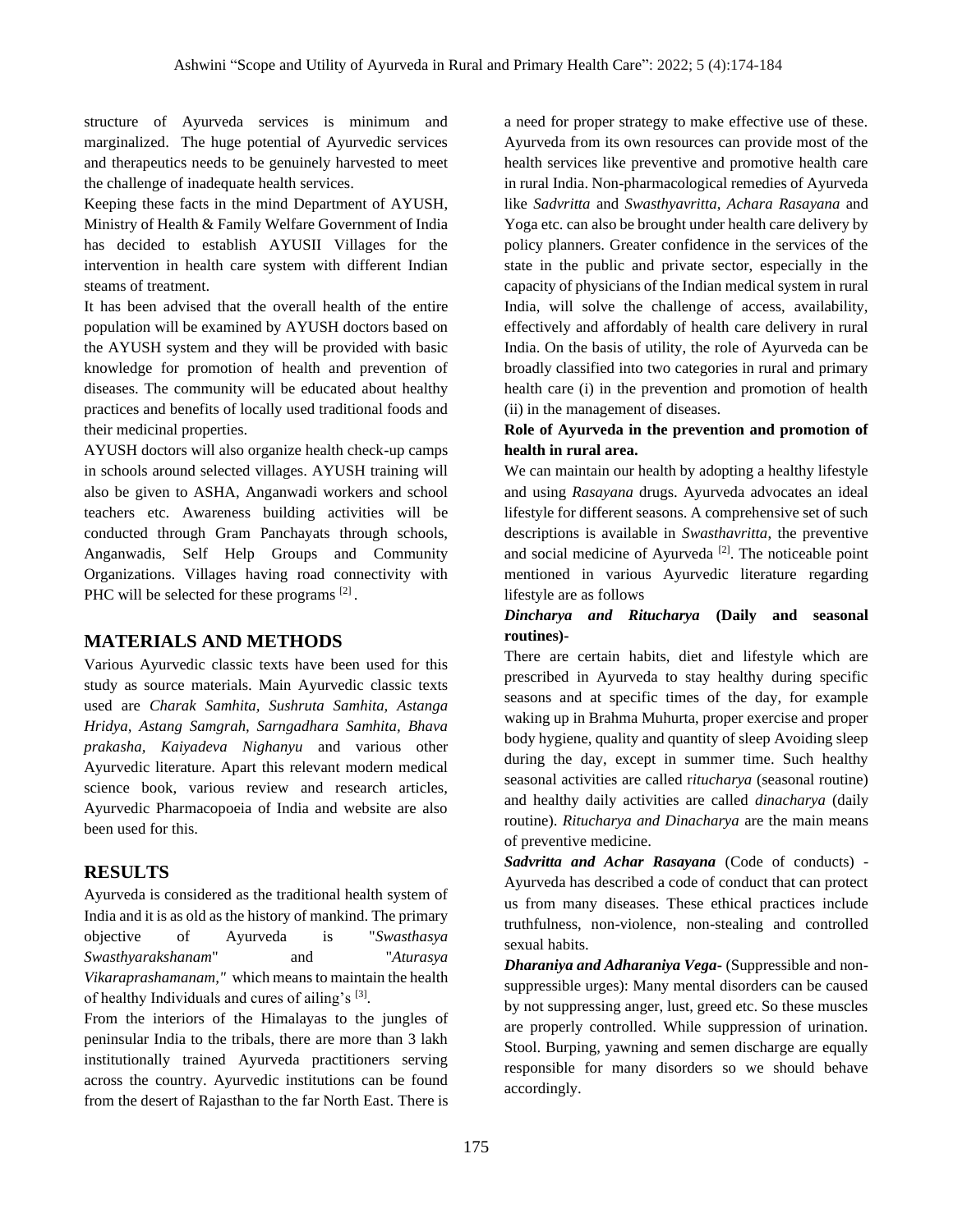*Ashtavidh Ahar Visheshayatan***:** (Healthy Eating Habits) - Ayurveda advocates eight principles method of diet intake which needs to follow in order to achieve complete benefit of diet which includes quality, method of preparation, place, time, quantity, combination and how to use according to habit and sate of individuals [4].

*Rasayana* **(Rejuvenation) and** *Vajikarana* **(Aphrodiiacs )-** Ramayana promote longevity by dealaying ageing process and preventing diseases while *Vajikarana* promote sexual health, healthy progeny, treatment of male sexual disorders (erectile dysfunction, premature ejaculation) and infertility. Drugs like *Guduchi, Amla, Haritaki, Shankhapuspi, Mandukparni, Madhuyasthi* promote physical and mental health whereas *ashwagandha, Kapikacchu, Musali* promote sexual health.

*Panchakarma* **(Bio Purification) -** Ayurveda mentions periodic bio-purification of the entire body at the cellular level with Panchakarma. Panchakarma is a distinctive method of Ayurveda that consists of five specially designed processes of internal purification of the body through the closest possible path. Such purification allows our biological system to bring homeostasis and rejuvenate rapidly and afterward also help in anticipated pharmacotherapeutic effect of the administered drugs. Panchakarma has a full healing role as a stimulating, preventive and curative process.

#### **Role of Ayurveda in the management of diseases in rural area.**

Despite tremendous advances in modern medicine, traditional medicine still remains in scope due to its safety, efficacy and easy availability. As per Acharya *Charaka* there is no substance on earth which has no medicinal value. These findings point to the fact that nature has a rich resource of valuable medicines. Plants, animals and minerals are considered as the three resources of Ayurvedic medicine. It is not enough to know the healing power hidden in these resources, but it is equally important to know about the form of use, dosage and timing of administration to get the maximum benefit of these drugs. More than 65% population of our country lives in rural areas and depends on medicinal plants for their regular health problems. Not only this, there are some diseases in which western medicines give only symptomatic relief and their scope is limited, these herbal medicines prove to be beneficial on the current scientific parameters. The common medicinal herbs available in rural area and common kitchen items used as medicines along with their medicinal value are listed below.

Table 1: List of medicinal herbs along with medicinal use

commonly available in rural area Table 2: List of medicinal herbs along with medicinal use commonly available in our Kitchen.

### **DISCUSSION**

The health problems faced by rural people are diverse and range from severe malaria to uncontrolled diabetes, from severely infected wounds to advanced cancer, high postpartum maternal morbidity being some of them. Low morbidity diseases such as thyroid disorders, hypertension, early diabetes, occupational disorder osteoarthritis often go undiagnosed and untreated. Patients often report with advanced complications. More morbid disorders like Malaria, Dengue, Tuberculosis, Diarrhoea, Pneumonia, Hepatitis and encephalitis, on which the health delivery system is still heavily focused, are yet to be eradicated from being under control. Nutritional deficiencies associated with anaemia, low birth weight, avitaminosis, etc. are other challenges  $[25]$ . The situation is made worse by the lack of obstetric care and the high burden of geriatric care. Ayurveda, the science of life is as ancient as the history of mankind, and is a comprehensive natural health care system that originated in India more than 5000 years ago. The fundamental aspects of Ayurveda are widely used in India as a system of primary health care. Also today, the most discussed topic in Ayurveda system of medicine is its need, scope and utility. Since the knowledge of Ayurvedic system of medicine is closely related to the oldest source of the Vedas, it is generally accepted that this science has no dearth and has evolved since the existence of man and also deeply connected with Indian philosophy and culture. However, with scientific development and refinement or improvement of old theories, it becomes imperative to have scientific insight into this ancient but most followed system of medicine. In this context, there is a critical need to mainstream Ayurveda in public health care to achieve the objective of better access to health care facilities.

#### **CONCLUSION**

Many medicinal plants have been described in Ayurvedic literature with their medicinal value and they have also been found to be effective in controlling many morbid disorders. Therefore, the scope and utility of these plantbased drugs are gradually increasing. Moreover, these medicines are quite safe as they are natural in origin. Considering this treasure trove of medical values, it can be concluded that Ayurveda can play a vital role in establishing a healthy village without investing much of its own resources.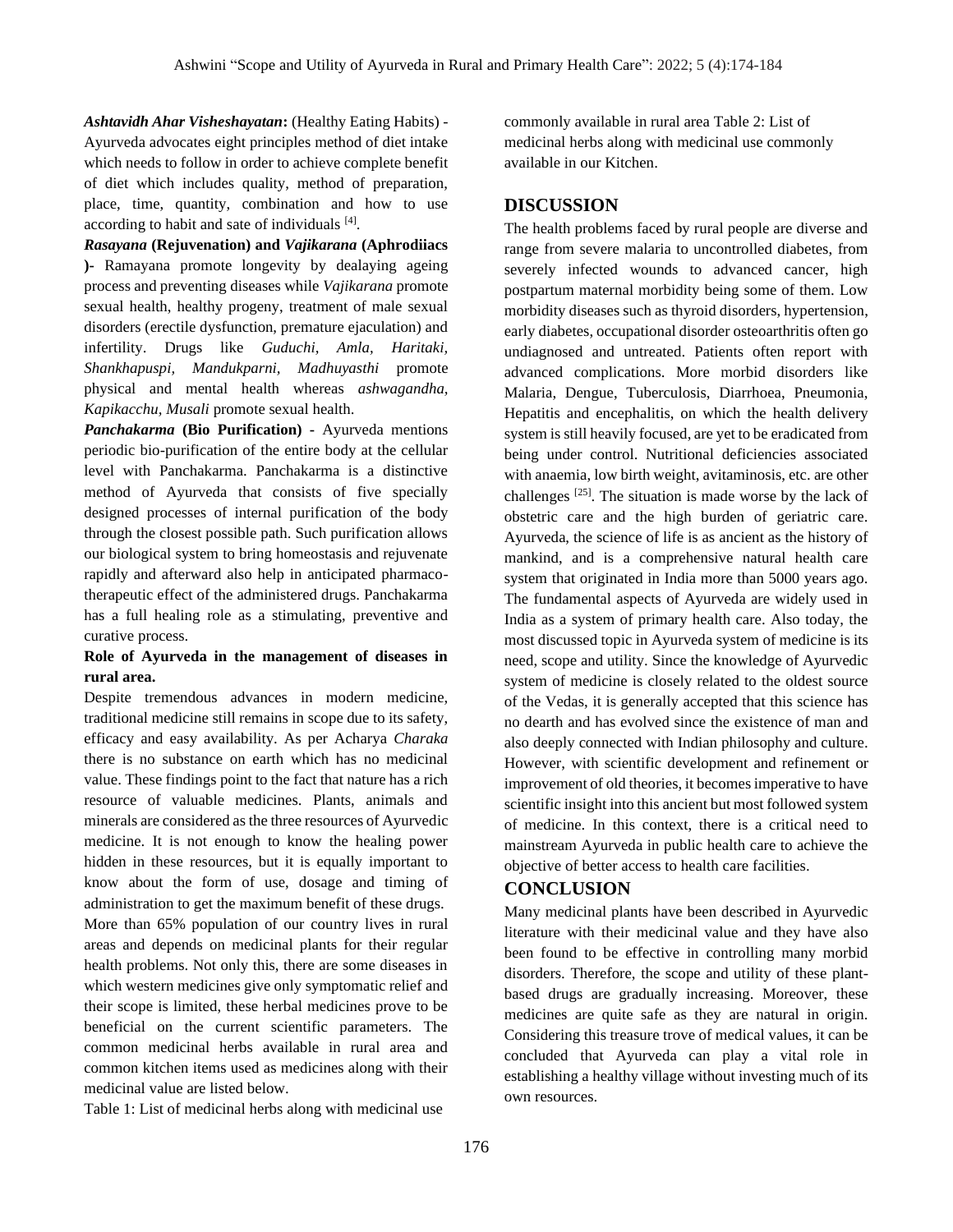## **Acknowledgements:- Nil Conflict of Interest – None Source of Finance & Support - Nil**

## **ORCID**

*Ashwini Kumar Kushwaha* [https://orcid.org/0](https://orcid.org/)000-0002-3628-8697

## **REFERENCES**

- 1. Ashok Panagariya, the Challenges and innovative solutions to rural health dilemma Ann Neurosci. 2014 Oct; 21(4): 125–127. doi: 10.5214/ans.0972.7531.210401.
- 2. Tomar GS, role of Ayurveda in Primary Heath care with special reference to Rural population, Souveniar; National workshop on Rural Health Care Through Ayurveda Challenges and Remedies, organized by slbss Govt. Ayurvedic College Handia, Allahabad, December 13, 2012 p. 5-10.
- 3. Acharya YT, editor. Chraka Samhita of Agnivesha, Arthedashamahamuliya. Reprint Edition. Varanasi: Chaukhambha Orientalia; 2011. p. 187
- 4. Acharya YT, editor. Chraka Samhita of Agnivesha, Reprint Edition. Varanasi: Chaukhambha Orientalia; 2011; p. 235
- 5. Pandit Mishra SBS., Bhavamishra, Bhavaprakash with the Vidyotini Hindi Commentary, Part II, 9th edition, Chaukhambha Sanskrit Santhana, Varanasi, 2005; Chikitsa sthana, 4/31.
- 6. Bhatta Krishnaram. Siddhabheshaja Manimala, Vaishwanara hindi commentary.2nd ed. Bhatta R Kaladhara (edi.).Varanasi: Krishnadas Academy; 1999; 4/273.
- 7. Sharma P.V. Chakradatta Sanskrit text with English Translation, Published by Chaukhambha Publishers, Varanasi 2nd edition, 1998; p. 418
- 8. Pandit Mishra SBS., Bhavamishra, Bhavaprakash with the Vidyotini Hindi Commentary, Part II, 9th edition, Chaukhambha Sanskrit Santhana, Varanasi, 2005; 1/35.
- 9. Acharya YT, editor. Chraka Samhita of Agnivesha. Reprint Edition. Varanasi: Chaukhambha Orientalia; 2011; p. 129
- 10. Acharya YT, editor. Chraka Samhita of Agnivesha, Reprint Edition. Varanasi: Chaukhambha Orientalia; 2011. Chikitsa Sthana; p. 440.
- 11. Anonymous, The Ayurvedic Pharmacopoeia of India Part I, Vol. I by Pharmacopeial Publication on behalf of Ministry of AYUSH, 1986.pg.113
- 12. Anonymous, The Ayurvedic Pharmacopoeia of India Part I, Vol. I by Pharmacopeial Publication on behalf of Ministry of AYUSH, 1986.pg.115
- 13. Anonymous, The Ayurvedic Pharmacopoeia of India Part I, Vol. III by Pharmacopeial Publication on behalf of Ministry of AYUSH, 2001. pg.117
- 14. Anonymous, The Ayurvedic Pharmacopoeia of India Part I, Vol. IV by Pharmacopeia Publication on behalf of Ministry of AYUSH,2004. pg 92
- 15. Anonymous, The Ayurvedic Pharmacopoeia of India Part I, Vol. I by Pharmacopeial Publication on behalf of Ministry of AYUSH, 1986. pg.119
- 16. Anonymous, The Ayurvedic Pharmacopoeia of India Part I, Vol. II by Pharmacopeial Publication on behalf of Ministry of AYUSH, 1999. pg.108
- 17. Anonymous, The Ayurvedic Pharmacopoeia of India Part I, Vol. I by Pharmacopeial Publication on behalf of Ministry of AYUSH, 1986. pg. 45
- 18. Anonymous, The Ayurvedic Pharmacopoeia of India Part I, Vol. I by Pharmacopeial Publication on behalf of Ministry of AYUSH, 1986.pg. 49
- 19. Anonymous, The Ayurvedic Pharmacopoeia of India Part I, Vol. I by Pharmacopeial Publication on behalf of Ministry of AYUSH, 1986. pg 129
- 20. Anonymous, The Ayurvedic Pharmacopoeia of India Part I, Vol. I by Pharmacopeial Publication on behalf of Ministry of AYUSH, 1986. pg. 86
- 21. Anonymous, The Ayurvedic Pharmacopoeia of India Part I, Vol. I by Pharmacopeial Publication on behalf of Ministry of AYUSH, 1986. pg. 80
- 22. Anonymous, The Ayurvedic Pharmacopoeia of India Part I, Vol. I by Pharmacopeial Publication on behalf of Ministry of AYUSH, 1986. pg 101
- 23. Anonymous, The Ayurvedic Pharmacopoeia of India Part I, Vol. II by Pharmacopeial Publication on behalf of Ministry of AYUSH, 1999. pg 159
- 24. Anonymous, The Ayurvedic Pharmacopoeia of India Part I, Vol. III by Pharmacopeial Publication on behalf of Ministry of AYUSH, 2001. pg. 194
- 25. Sharma Y K, Rural health Care- Current scenario and Scope of Ayurveda to meet the Challenges, Souveniar; National workshop on Rural Health Care Through Ayurveda Challenges and Remedies, organized by slbss Govt. Ayurvedic College Handia, Allahabad, December 13, 2012 pg 1-4.

**How to cite this article:** Kushwaha AK "Scope And Utility Of Ayurveda In Rural And Primary Health Care" IRJAY.[online]2022;5(5);174-184. Available from: [https://irjay.com](https://irjay.com/) DOI link- https://doi.org/10.47223/IRJAY.2022.5528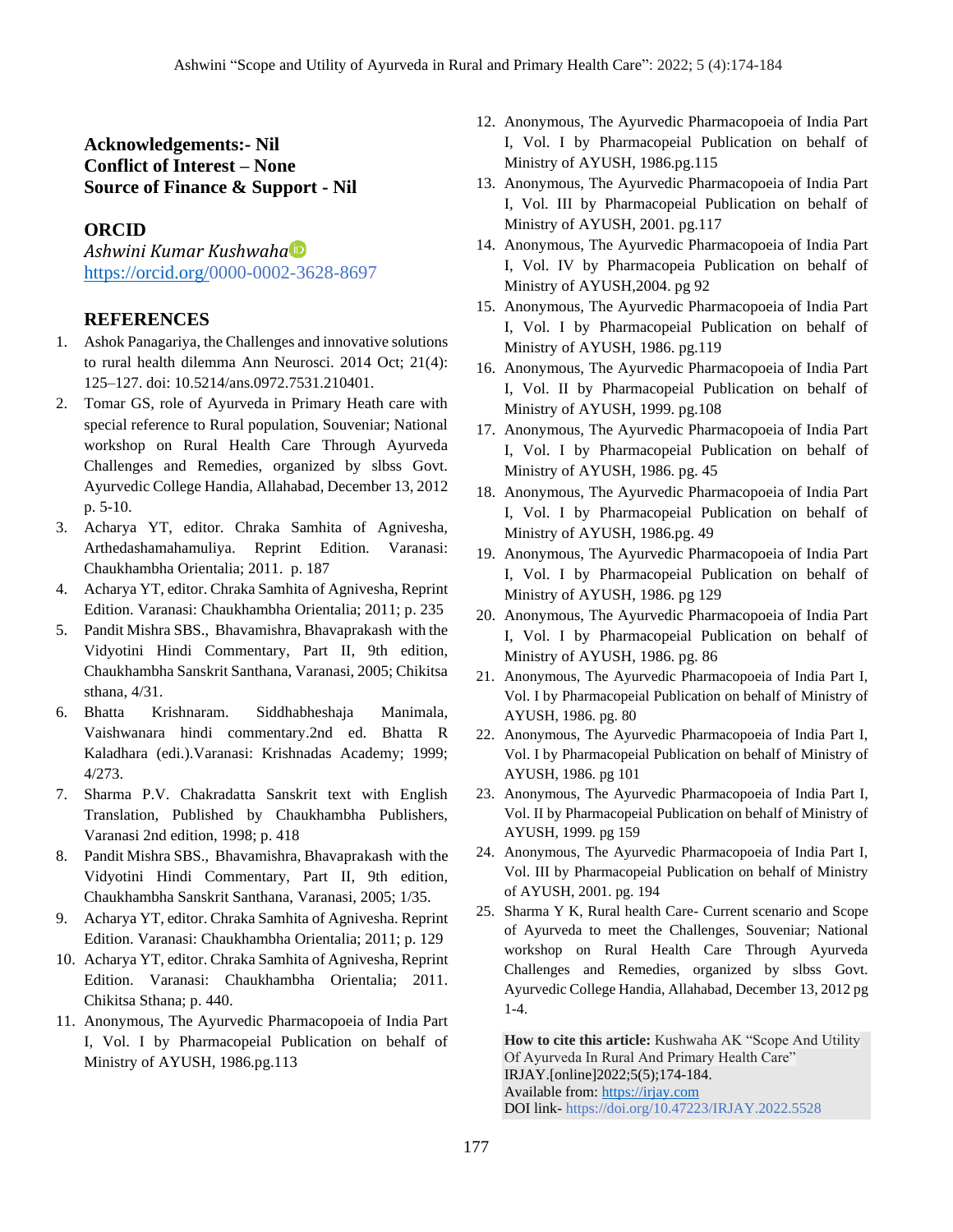| Local name  | <b>Botanical Name</b>                                        | Part used                                           | <b>Medicinal uses</b>                                                                                                                                                                                                                                                                                                                                                            |
|-------------|--------------------------------------------------------------|-----------------------------------------------------|----------------------------------------------------------------------------------------------------------------------------------------------------------------------------------------------------------------------------------------------------------------------------------------------------------------------------------------------------------------------------------|
| Aama        | Magnifera indica Linn.                                       | Stem bark, leaf,<br>flower, fruit and<br>seed.      | Bleeding disorder (Sushruta Samhita Uttar tantra. 45/23),<br>Diarrhoea (Vrinda Madhav03/30), Vomiting (Vrinda<br>Madhav<br>$66/11$ ,<br>Thirst<br>(Vrinda<br>Madhav $16/10$ )<br>Splenomegaly(Bhava Prakash Ci 33/17) etc.                                                                                                                                                       |
| Amalataasa  | Cassia fistula Linn                                          | Root bark, leaf<br>and fruit-pulp.                  | Fever (Charaka Samhita Chikitsa sthana 3/232), Jaundice<br>(Astanga Hridya Chikitsa sthana 16/41), Urinary disorder<br>(Sushruta Samhita Chikitsa sthana 11/09), Skin disease<br>(Charaka Samhita Sutra sthana 03/17), Wound (Sushruta<br>Samhita Chikitsa sthana 08/30) etc.                                                                                                    |
| Amaruda     | Psidium guajava Linn.                                        | Flower, fruit, leaf<br>and bark.                    | Used as Spermatogenic dravya (MadanpÁla Nighantu,<br>Phaladi Varga-61).                                                                                                                                                                                                                                                                                                          |
| Anaara      | Punica granatum Linn.                                        | Fruit-seed,<br>fruit-<br>pericarp,<br>root<br>bark. | Anaemia (Charaka Samhita Chikitsa sthana 16/45-46),<br>Alcoholism (Charaka Samhita Chikitsa sthana 24/129),<br>Bleeding disorder (Astanga Hridya Chikitsa sthana 2/41),<br>Bleeding pilesa (Astanga Hridya Chikitsa sthana 8/103),<br>Fever (Vaidyamanorma 1/11), Diarrhoea (Vrinda Madhav<br>$3/39$ ) etc.                                                                      |
| Arahara     | Cajanus cajan Linn.                                          | Seed and leaf.                                      | Gout (Charaka Samhita Chikitsa sthana 29/51).                                                                                                                                                                                                                                                                                                                                    |
| Baasa       | arundinacea<br><b>Bambusa</b><br>willd. (Retz.) Roxb.        | Root, leaf, leaf<br>nodes, fruit.                   | Urinary disorder (Charaka Samhita Chikitsa sthana6/24),<br>Piles (Charaka Samhita Chikitsa sthana 14/45-46), Eye<br>disease(Sushruta Samhita Uttar Tantra 12/49), Amenorrhea<br>(Siddhabhesajamanimala 4/1105) etc.                                                                                                                                                              |
| Baboola     | Acacia arabica Wild. And<br>Acacia nilotica Delile &<br>ssp. | Gum resins and<br>fruit.                            | Diarrhoea (Chakradatta 3/53), Obesity (Bhava Prakash<br>Chikitsa sthana 39/78-79), Guinea worm(Bhava Prakash<br>Chikitsa<br>sthana<br>Abdominal<br>$57/6$ ,<br>colic<br>(Siddhabhesajamanimala 4/511) etc.                                                                                                                                                                       |
| Bael        | Aegle marmelos Correa.                                       | Root, leaf and<br>fruit.                            | Diarrhoea (Charaka Samhita Chikitsa sthana 19/113), Piles<br>(Charaka Samhita Chikitsa sthana 14/47), Deafness<br>(Sushruta Samhita Uttar Tantra 21/35), Abdominal<br>distension (Astanga Hridya Chikitsa sthana 15/45), Irritable<br>Bowel Syndrome (Vrinda Madhav 4/10) etc.                                                                                                   |
| Baragada    | Ficus bengalensis Linn.                                      | Leaf, stem bark,<br>fruit and latex.                | Bleeding disorder (Charaka Samhita Chikitsa sthana 4/86),<br>Diarrhoea (Charaka Samhita Chikitsa sthana 19/100-101),<br>SamhitaChikitsa<br>Wound<br>(Charaka<br>sthana<br>$25/63$ ,<br>Leucorrhoea, Menorrhagia (Charaka Samhita Chikitsa<br>sthana 30/118) For Male progeny (Sushruta Samhita Sa.<br>$2/32$ ) etc.                                                              |
| Bathuaa     | Chenopodium album Linn.                                      | Root, leaf and<br>seed.                             | Cough (Charaka Samhita Chikitsa sthana 18/81), Bleeding<br>pilesa (Charaka Samhita Chikitsa sthana 14/194),<br>Dysentery (Charaka Samhita Chikitsa sthana 27/27),<br>Bleeding disorder (Sushruta Samhita Uttar Tantra 45/53),<br>Menorrhagia(BS. strĺroga. 41) etc.                                                                                                              |
| Bela        | Jasminum Sambac (Linn.)<br>Ait.                              | leaf<br>Root,<br>and<br>flower.                     | Diarrhoea (Used as SaÞgrÁhika) (Charaka Samhita<br>Chikitsa sthana 8/129-30), Greying of hair (Charaka<br>Samhita Chikitsa sthana 26/271), Burning sensation<br>(Astanga Hridya Sutra sthana 3/40), Eye disease (Astanga<br>Hridya Sutra sthana 24/22), Bleeding disorder (Astanga<br>Hridya Chikitsa sthana2/26-27) Dental disease (Astanga<br>Hridya Uttar sthana 22/107) etc. |
| <b>Bera</b> | Ziziphus mauritiana Lam.                                     | Fruit<br>and<br>seed<br>kernel.                     | Piles (Charaka Samhita Chikitsa sthana 14/46-47),<br>Diarrhoea (Charaka Samhita Chikitsa sthana 19/31-33),                                                                                                                                                                                                                                                                       |

**Table 1: List of medicinal herbs along with medicinal use commonly available in rural area**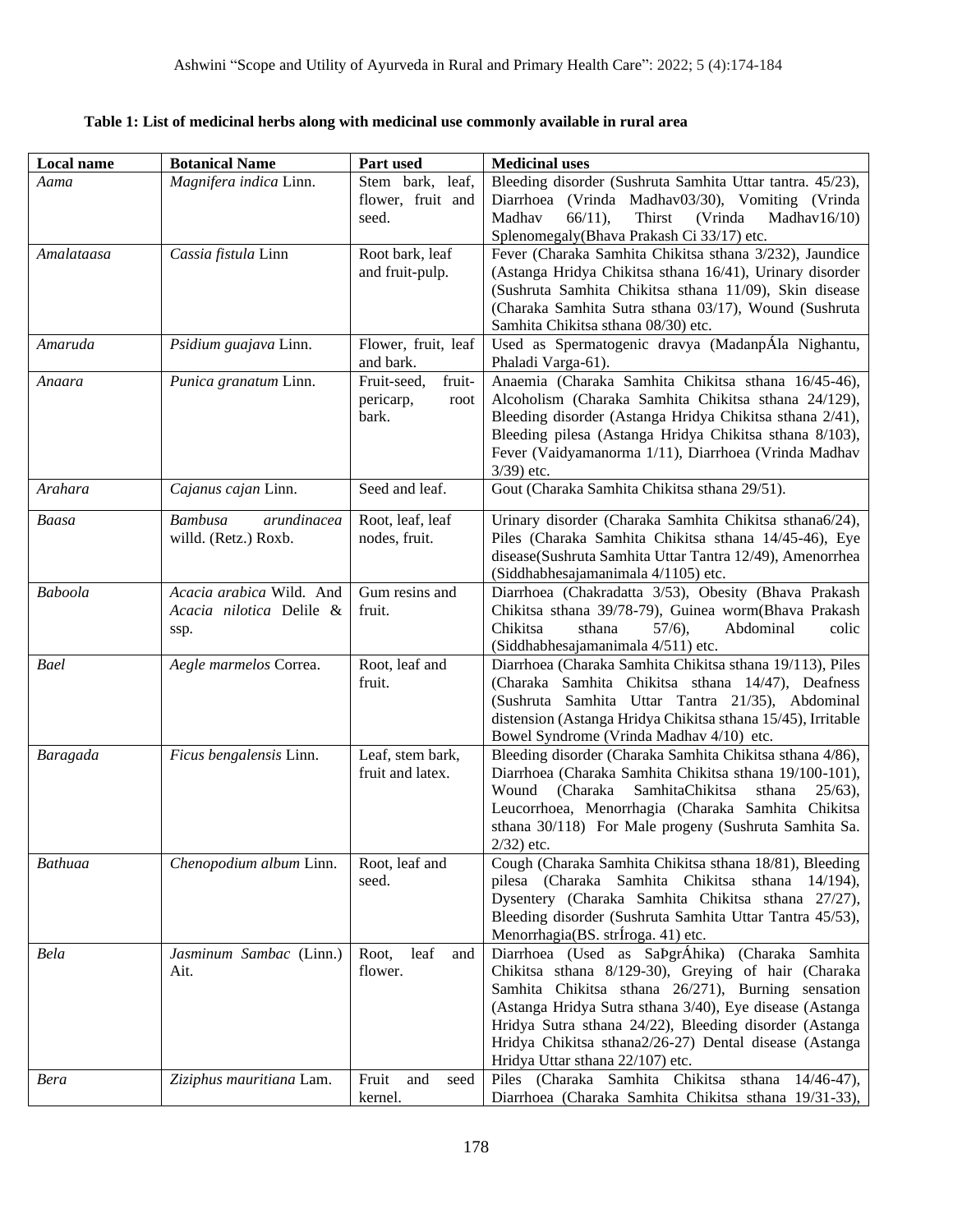|               |                            |                                      | Thirst (Charaka Samhita Chikitsa sthana 24/151), Burning                                                               |
|---------------|----------------------------|--------------------------------------|------------------------------------------------------------------------------------------------------------------------|
|               |                            |                                      | sensation (Charaka Samhita Chikitsa sthana 24/160),                                                                    |
|               |                            |                                      | Excessive hunger (BS. Excessive hunger 9) etc.                                                                         |
| Bhaanga       | Cannabis sativa Linn.      | Leaf, seed.                          | Fever (Siddhabhesajamanimala 4/97), Diarrhoea and                                                                      |
|               |                            |                                      | Irritable Bowel Syndrome (Bhava Prakash Chikitsa sthana                                                                |
|               |                            |                                      | 2/147), Insomnia (Bhava Prakash Chikitsa sthana 1/325),                                                                |
|               |                            |                                      | Skin disease (Vrinda Madhav 51/56-57) etc.                                                                             |
| Bhandabhaanda | Argemone mexicana Linn.    | Latex, seed and                      | Measels<br>(Chakradatta<br>Skin<br>disease<br>$54/8$ ,                                                                 |
|               |                            | root.                                | (Siddhabhesajamanimala<br>$4/864$ ,                                                                                    |
|               |                            |                                      | Rabies(Siddhabhesajamanimala 4/1168) etc.                                                                              |
| Bhangraiya    | Eclipta alba (Linn) Hassk. | Whole plant.                         | Bronchial asthma (Charaka Samhita Chikitsa sthana                                                                      |
|               |                            |                                      | 18/117), Leucoderma (Astanga Hridya Chikitsa sthana                                                                    |
|               |                            |                                      | 20/8), Greying of hair (Charaka Samhita Chikitsa sthana<br>26/267), As Rejuvenating (Astanga Hridya Uttar sthana       |
|               |                            |                                      | 39/163), Night blindness (Chakradatta 59/172), Eye                                                                     |
|               |                            |                                      | disease(Vrinda Madhav 61/211) etc.                                                                                     |
| Bhatakataiyaa | Solanum<br>surattense      | Whole plant.                         | Piles (Charaka Samhita Chikitsa sthana 14/129), Bronchial                                                              |
|               | Burm.f.                    |                                      | asthma(Sushruta SamhitaUttar tantra 51/55),<br>Cough                                                                   |
|               |                            |                                      | (Astanga Hridya Uttar Tantra 40/56) etc.                                                                               |
| Chakavada     | Cassia tora Linn.          | Seed, Leaf and                       | Skin disease (Charaka SamhitaChikitsa sthana 7/161),                                                                   |
|               |                            | root.                                | Scrofula (Bhava Prakash Chikitsa sthana 44/45-46),                                                                     |
|               |                            |                                      | Disease associated with vata (Siddhabhesajamanimala                                                                    |
|               |                            |                                      | $4/461$ ) etc.                                                                                                         |
| Chana         | Cicer arietinum Linn.      | Leaf, fruit and                      | Vomiting (Charaka Samhita Chikitsa sthana 20/31),                                                                      |
|               |                            | seed.                                | Burning sensation (Bhava Prakash Chikitsa sthana 1/397),                                                               |
| Chichida      |                            |                                      | Annadrava Abdominal colic (GN. 2/23.142) etc.                                                                          |
| (Latjeera)    | Achyranthus aspera Linn    | Leaf, spike, seed,<br>root and whole | Basmaka-roga (Excessive Hunger) (Charaka Samhita sutra<br>sthana 2/23), Piles (Sushruta Samhita Chikitsa sthana 6/13), |
|               |                            | plant.                               | Stone (Astanga Hridya Chikitsa sthana 11/31), Cholera                                                                  |
|               |                            |                                      | (Bhava Prakash Chikitsa sthana 6/110), Gravels and                                                                     |
|               |                            |                                      | Dysurea (Vaidyamanorma7/4) etc.                                                                                        |
| Chilbil       | Holoptelea<br>integrifolia | Leaf-bud, leaf,                      | Abdominal distension (Charaka Samhita Chikitsa sthana                                                                  |
|               | Planch.                    | seed and stem                        | 13/167), VéÆa (Sushruta Samhita Sutra sthana 37/10),                                                                   |
|               |                            | bark.                                | Piles (Sushruta Samhita Chikitsa sthana 6/13), Leucoderma                                                              |
|               |                            |                                      | (Sushruta Samhita Chikitsa sthana 9/40), Filariasis                                                                    |
|               |                            |                                      | (Sushruta Samhita Chikitsa sthana 19/58-59), Abdominal                                                                 |
|               |                            |                                      | lump and Abdominal colic (Sushruta Samhita Uttar Tantra                                                                |
|               |                            |                                      | 42/90), Worm infestation (Sushruta Samhita Uttar Tantra                                                                |
|               |                            |                                      | 54/29) etc.                                                                                                            |
| Chourai       | Amaranthus spinosus Linn.  | Leaf, root and                       | Rat bites (Sushruta Samhita Ka. 7/40), Scorpian bites<br>(Astanga Hridya Uttar sthana 36/60), Diarrhoea with blood     |
|               |                            | whole plant.                         | (BS. Diarrhoea. 137) etc.                                                                                              |
| Chukandara    | Beta vulgaris Linn.        | Tap root and leaf.                   | As Vegetables IAka, Rich source of Vitamins and Iron.                                                                  |
|               |                            |                                      | (NighaÆÔu Àdarsha Vol-II p 332-33) etc.                                                                                |
| Dhaniyaa      | Coriandrum sativum Linn    | Whole plants,                        | Piles (Charaka Samhita Chikitsa sthana 14/129), Vomiting                                                               |
|               |                            | fruit and leaf.                      | (Sushruta Samhita Uttar Tantra 49/30), Abdominal lump                                                                  |
|               |                            |                                      | (Astanga Hridya Chikitsa sthana 14/60), Thirst (Bhava                                                                  |
|               |                            |                                      | Prakash Chikitsa sthana 18/32) Fever (Vrinda Madhav                                                                    |
|               |                            |                                      | 1/101), Indigestion (Vrinda Madhav 6/21) etc.                                                                          |
| Dhaturaa      | Datura metal Linn.         | Seed, root, and                      | Rabies (Sushruta Samhita Ka. 7/52), Alopacea (Astanga                                                                  |
|               |                            | leaf.                                | Hridya Uttar sthana 24/28-30), Psychosis (Chakradatta                                                                  |
|               |                            |                                      | 20/6), Worm infestation (Bhava Prakash Chikitsa sthana                                                                 |
|               |                            |                                      | 7/24), Fever (Siddhabhesajamanimala 4/109), Catarrh                                                                    |
|               |                            |                                      | (Siddhabhesajamanimala 4/1005) etc.<br>Bleeding pilesa (Charaka Samhita Chikitsa sthana 14/219),                       |
| Dooba         | Cynodon dactylon (Linn.)   | Whole plant.                         |                                                                                                                        |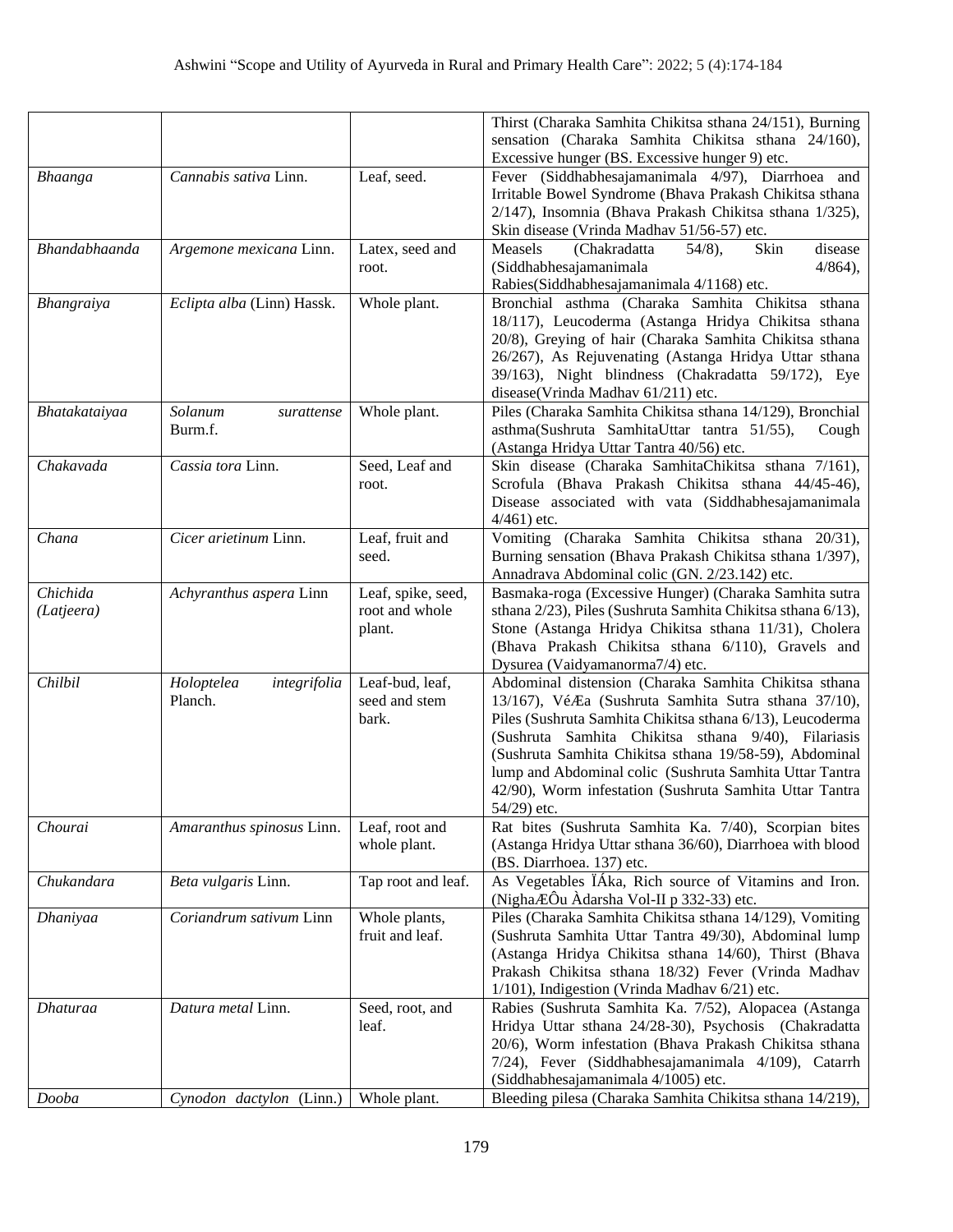|                               | Pers.                                                              |                                     | Wound (Charaka Samhita Chikitsa sthana 25/93) Bleeding<br>disorder (Sushruta Samhita Uttar Tantra 45/20) etc.                                                                                                                                                                                                                                                                                                                                              |
|-------------------------------|--------------------------------------------------------------------|-------------------------------------|------------------------------------------------------------------------------------------------------------------------------------------------------------------------------------------------------------------------------------------------------------------------------------------------------------------------------------------------------------------------------------------------------------------------------------------------------------|
| Gadahapurnaa                  | Boerhaavia diffusa Linn.                                           | Root and leaf.                      | Anaemia (Charaka Samhita Chikitsa sthana 16/93-96),<br>Oedema (Charaka Samhita Chikitsa sthana 12/23), Stone<br>and Gravels (Sushruta Samhita Chikitsa sthana 7/26), As<br>Rejuvenating (Astanga Hridya Uttar sthana 39/155),<br>Haemoptysis (Charaka Samhita Chikitsa sthana 11/26) etc.                                                                                                                                                                  |
| Gehu                          | Triticum asetivum Linn.                                            | Seed.                               | Gout (Charaka Samhita Sutra sthana 3/23), Urinary disorder<br>(Charaka Samhita Chikitsa sthana 6/24), Skin disease<br>(Sushruta Samhita Chikitsa sthana 10/5), As Aphrodisiac<br>(Sushruta Samhita Chikitsa sthana 26/30), Cough (Sushruta<br>Samhita Uttar Tantra 52/36), Heart disease(Vrinda Madhav<br>$31/13$ ) etc.                                                                                                                                   |
| Gendaa                        | Tagetes erecta Linn.                                               | Flower and leaf.                    | Bleeding<br>pilesa<br>(Siddhabhesajamanimala<br>$4/229$ ,<br>Gonorrhea (Siddhabhesajamanimala 4/812) etc.                                                                                                                                                                                                                                                                                                                                                  |
| Ghavapattaa<br>(Pattharchata) | <b>Bryophyllum</b><br>pinnatum<br>(Lam.) Kurz                      | Leaf.                               | Bleeding disorder and Wound (Sharma P. V. Dravyaguna<br>Vigyana Part-II (p 787).) etc.                                                                                                                                                                                                                                                                                                                                                                     |
| Giloya                        | cordifolia<br>Tinospora<br>(Willd.) Meers ex Hook f.<br>$&$ thoms. | Stem.                               | As Rejuvenative (Charaka Samhita Chikitsa sthana 1/3/30-<br>31), Jaundice (Charaka Samhita Ci 16/134), Gout (Sushruta<br>Samhita Chikitsa<br>sthana<br>$05/08$ ,<br>Piles<br>(Sushruta)<br>SamhitaChikitsa sthana 6/13), Skin disease (Sushruta<br>Samhita Chikitsa sthana 10/16), Fever (Sushruta Samhita<br>Uttar Tantra 39/170), Urinary disorder (Astanga Hridya<br>Chikitsa sthana 12/16), Hyperacidity (Bhava Prakash<br>Chikitsa sthana 10/16) etc. |
| Gudahala                      | Hibiscus<br>rosa-sinensis<br>Linn.                                 | Flower.                             | Amenorrhoea (Chakradatta 62/22), Used as contraceptive<br>drug (Bhava Prakash Chikitsa sthana 70/34), Greying of<br>hair (Vrinda Madhav 57/91) etc.                                                                                                                                                                                                                                                                                                        |
| Gulab                         | Rosa centifolia Linn.                                              | Flower.                             | Burning sensation, Skin disease, Bleeding disorder,<br>Stomatiis (Anonymous 2001).                                                                                                                                                                                                                                                                                                                                                                         |
| Gular                         | Ficus racemosa Linn. Syn.<br>Ficus glomerata Roxb.                 | Stem bark, fruit<br>and latex.      | Diarrhoea (Charaka Samhita Sutra sthana 27/105),<br>Bleeding disorder (Sushruta Samhita Uttar Tantra 45/23),<br>Menorrhagia (Bhava Prakash Chikitsa sthana 68/16)<br>Diabetic carbuncles (GN.2/30/97) etc.                                                                                                                                                                                                                                                 |
| Gvarapathaa                   | Aloe barbadensis Mill.                                             | Leaf and root.                      | Splenomegaly(SG.2/1/15),<br>Epilepsy<br>(Siddhabhesajamanimala 4/453), Jaundice (Bhava Prakash<br>Chikitsa sthana 8/44), Abdominal lump (Bhava Prakash<br>Chikitsa sthana 32/44) etc.                                                                                                                                                                                                                                                                      |
| Harasingaara                  | Nyctanthes arbotrisis Linn                                         | Leaf<br>and<br>stem<br>bark.        | Urinary disorder (Sushruta Samhita Chikitsa sthana 11/9),<br>Sciatica (Chakradatta 22/43), Osteoarthritis(RM. 22/4) etc.                                                                                                                                                                                                                                                                                                                                   |
| Imali                         | Tamarindus indica Linn.                                            | Flower, fruit and<br>seed.          | Bleeding pilesa (Charaka SamhitaCi 14/200-201), Anorexia<br>nervosa (Vrinda Madhav 14/06), Abdominal lump (B.P.<br>Chikitsa sthana 32/64), Diarrhoea (Vaidyamanorma 6/5),<br>Ring-worm (V.D. 11/62) etc.                                                                                                                                                                                                                                                   |
| Jaamuna                       | Syzygium cumini (Linn.)<br>Skeels.                                 | Fruit, stem bark,<br>seed and leaf. | Diarrhoea (Charaka Samhita Chikitsa sthana 8/127),<br>Vomiting (Charaka Samhita Chikitsa sthana 20/30),<br>Bleeding disorder (Sushruta Samhita Uttar Tantra 45/32),<br>Diarrhoea with blood (Chakradatta 3/68), Maggots in ear<br>(GN. 2/66) etc.                                                                                                                                                                                                          |
| Jambiri nimbu                 | Citrus limon (L.) Burm.                                            | Fruit, stem bark<br>and leaf.       | Hyperacidity (Chakradatta 52/21), Indigestion (Bhava<br>Chikitsa<br>sthana<br>$6/129$ ,<br>Chicken<br>Prakash<br>pox<br>(Vaidyamanorma 11/19), Earache (Vaidyamanorma 16/61)<br>etc.                                                                                                                                                                                                                                                                       |
| Jhada bera                    | Ziziphus<br>nummularia<br>(Burm.f). W $&A$                         | Leaf and fruit.                     | Burning sensation (Bhava PrakashChikitsa sthana 1/171),<br>Leucorrhoea (GN. 6/1/51).                                                                                                                                                                                                                                                                                                                                                                       |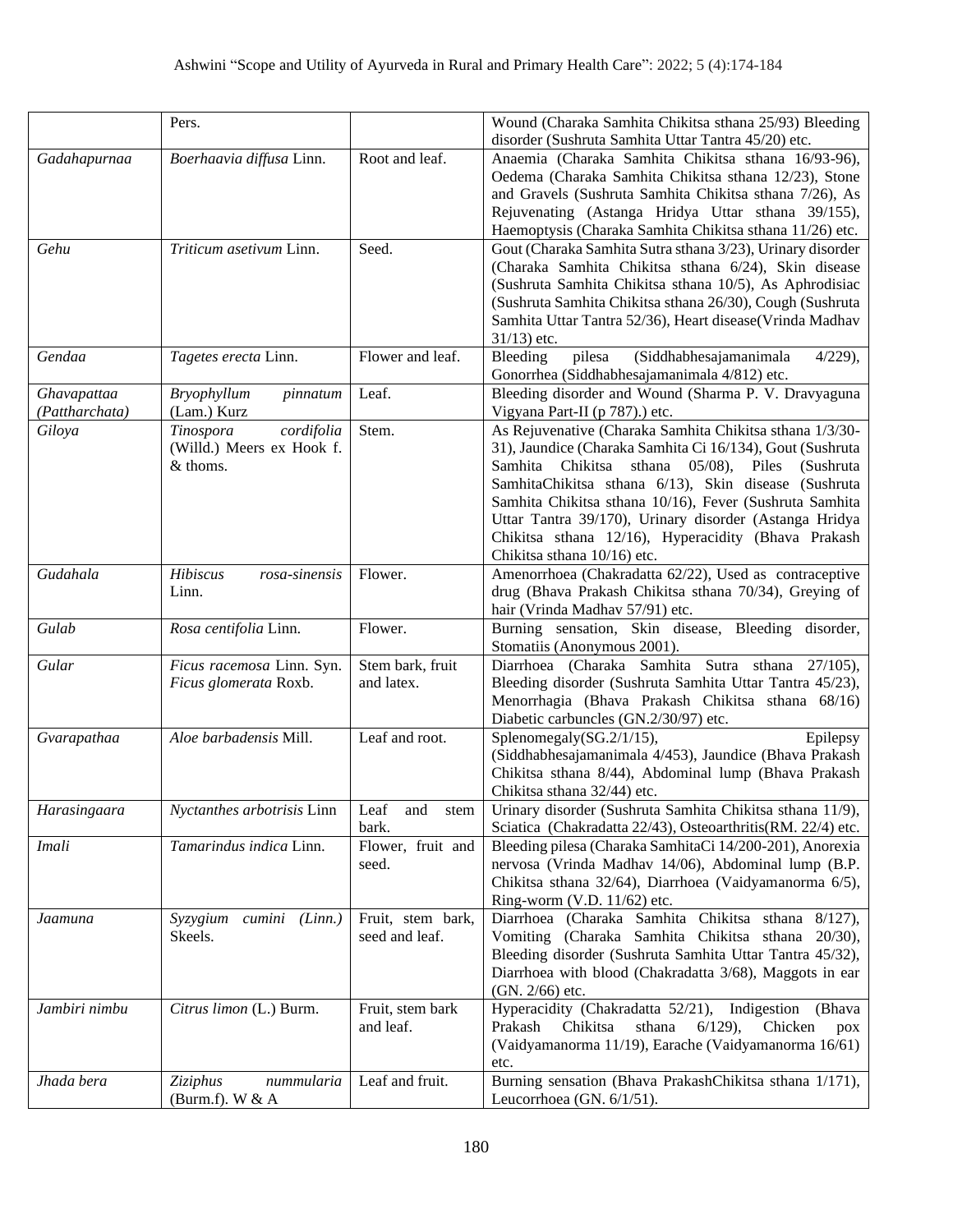| Kaasha                 | Saccharum<br>spontaneum<br>Linn.       | Root.                                             | Dysurea (Charaka Samhita Chikitsa sthana 26/50), Epilepsy<br>(Astanga Hridya Uttar sthana 7/28) etc.                                                                                                                                                                                                                                                              |
|------------------------|----------------------------------------|---------------------------------------------------|-------------------------------------------------------------------------------------------------------------------------------------------------------------------------------------------------------------------------------------------------------------------------------------------------------------------------------------------------------------------|
| Kakoraa                | Momordica dioica Roxb.                 | Root, fruit.                                      | Fever (Sushruta Samhita Uttar Tantra39/152), Jaundice<br>(Vrinda Madhav08/13), Stone and Gravels (GN.2/27/46)<br>etc.                                                                                                                                                                                                                                             |
| Kanera (Peeta)         | Thevetia nerifolia Juss. Ex<br>steud.  | Root, root bark,<br>leaf.                         | Headache (Kaiyadeva Nighantu Ousadhi Varga 1545)                                                                                                                                                                                                                                                                                                                  |
| Karaundaa<br>(Jangali) | Carissa spinarum Auct.Bl               | Root, fruit and<br>leaf.                          | Bleeding disorder (Bhāvaprakāśa AmrÁdiphala Varga. 69).                                                                                                                                                                                                                                                                                                           |
| Karondaa               | Carissa carandas Linn.                 | Root, fruit and<br>leaf.                          | Hédya (Charaka Samhita Sutra sthana04/10), Bleeding<br>disorder, Oedema, Urinary disorder, lukragata roga<br>(Sushruta Samhita Sutra sthana 38/73) etc.                                                                                                                                                                                                           |
| Kasaundi               | Cassia occidentalis Linn.              | Seed, leaf and<br>root.                           | Hiccups and Dyspnoea (Charaka Samhita Chikitsa sthana<br>17/99), Cough (Charaka Samhita Chikitsa sthana 18/117),<br>Skin disease (Vrinda Madhav 51/19), Filariasis (BS.<br>shlipada 10) etc.                                                                                                                                                                      |
| Katahala               | hetrophyllus<br>Artocarpus<br>Lam.     | Fruit, stem bark<br>and leaf.                     | Bleeding disorder, as Spermatogenic and Strenght<br>promoting (Kaiyadeva NighaÆÔu, OÒadhi uarga, 462.)<br>etc.                                                                                                                                                                                                                                                    |
| Kelaa                  | Musa paradisiaca Linn.                 | Fruit.                                            | Dysurea (Charaka Samhita Chikitsa sthana 26/55),<br>GrahaÆi-roga (Siddhabhesajamanimala 4/179), Bronchial<br>asthma(Bhava Prakash Chikitsa sthana 14/37) etc.                                                                                                                                                                                                     |
| Kevaancha              | Mucuna prurita Hook.                   | Seed,<br>root<br>and<br>fruit.                    | As aphrodisiac dravya (Sushruta Samhita Chikitsa sthana<br>26/30), Disease associated with vata (Chakradatta 22/27)<br>etc.                                                                                                                                                                                                                                       |
| Kunduru                | Coccinia indica W. & A                 | Leaf and Root.                                    | Lock jaw (BS. Disease associated with vata. 101), Worm<br>infestation (GN. 2/6/41) etc.                                                                                                                                                                                                                                                                           |
| Kusha                  | Desmostachya<br>bipinnata<br>stapf.    | Root.                                             | Dysurea (Charaka Samhita Chikitsa sthana 26/50), Stone<br>and Gravels (Chakradatta 32/4), Piles (BS. Piles 75),<br>Leucorrhoea (Vrinda Madhav 63/8) etc.                                                                                                                                                                                                          |
| Lisorha                | Cordia dichotoma Forst. f.             | Stem bark and<br>fruit.                           | Erysipelas (Charaka Samhita Chikitsa sthana 21/89-92),<br>Poisoning (Charaka Samhita Chikitsa sthana 23/187-88),<br>Bleeding disorder (Sushruta Samhita Uttar Tantra 45/16-<br>17), Greying of hair (Chakradatta 55/137-38), Blister<br>(Vrinda<br>Madhav<br>$55/10$ ,<br>Soft<br>chancre<br>(Siddhabhesajamanimala 4/799), Chicken pox (BS.<br>Measels. 90) etc. |
| Louki                  | sciceraria<br>Lagenaria<br>Standl      | Fruit,<br>seed<br>and<br>leaf.                    | Oedema (Sushruta Samhita Chikitsa sthana 23/12), Piles<br>(Chakradatta 05/07), Leucorrhoea (Bhava Prakash Chikitsa<br>sthana $68/17$ ) etc.                                                                                                                                                                                                                       |
| Madaara                | Calotropis procera (Ait)<br>R.Br.      | Root, latex, leaf,<br>flower.                     | Piles (Charaka Samhita Chikitsa sthana 14/49), Dantal<br>caries infestation (Astanga Hridya Uttar sthan22/20), Loss<br>of appetite<br>(Siddhabhesajamanimala 4/254), Cholera<br>(Siddhabhesajamanimala<br>$4/228$ ,<br>Cough<br>(Siddhabhesajamanimala 4/334) etc.                                                                                                |
| Mahuaa                 | Madhuca indica J.F.Gmel.               | Stem<br>Flower,<br>fruit<br>bark,<br>and<br>seed. | Bleeding disorder (Charaka Samhita Chikitsa sthana 4/49),<br>Irritable Bowel Syndrome (Charaka Samhita Chikitsa<br>sthana 15/146-50), Eye disease(Sushruta Samhita Uttar<br>Tantra 12/41), Eczema (Siddhabhesajamanimala 4/849) etc.                                                                                                                              |
| Makoya                 | Solanum nigrum Linn.                   | Whole plant.                                      | Skin disease (Charaka SamhitaChikitsa sthana 7/ 96),<br>Cough (Charaka SamhitaChikitsa sthana 18/81-82), As<br>rejuvenative (Vaidyamanorma4/3), Eye disease(Vrinda<br>Madhav61/24) etc.                                                                                                                                                                           |
| Meethi neem            | koenigii<br>Murraya<br>(L.)<br>Spreng. | Leaf.                                             | Piles, Diarrhoea, Vomiting, Burning sensation, Fever,<br>Itching, Worm infestation, Skin disease, Urinary disorder,                                                                                                                                                                                                                                               |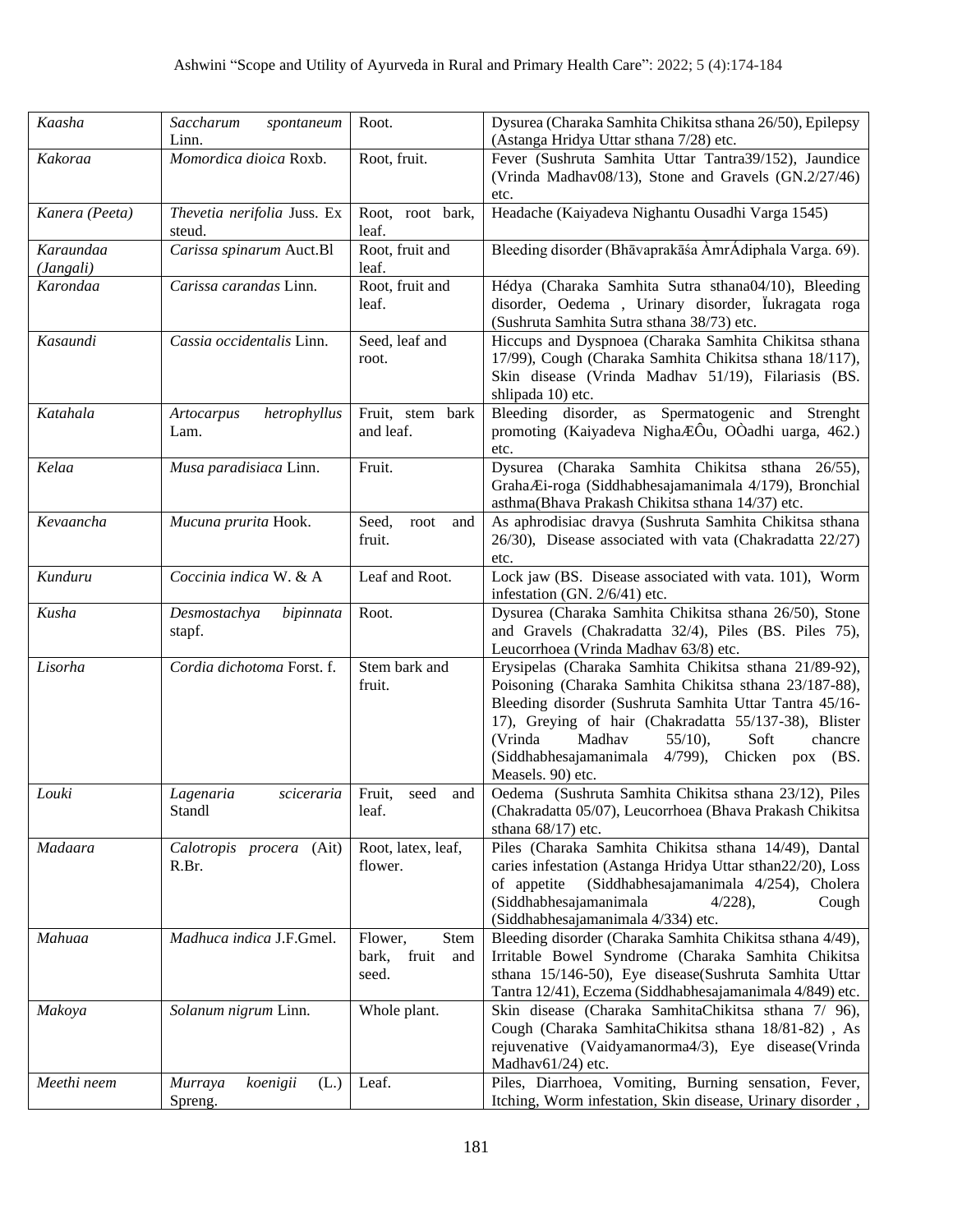|             |                                        |                                         | Dysentery, Abdominal colic, Tuberculosis, Oedema,<br>Leucoderma (Anonymous 2008)                                                                                                                                                                                                                                                         |
|-------------|----------------------------------------|-----------------------------------------|------------------------------------------------------------------------------------------------------------------------------------------------------------------------------------------------------------------------------------------------------------------------------------------------------------------------------------------|
| Mehandi     | Lawsonia inermis Linn.                 | Leaf, flower, seed.                     | Urinary disorder (AS. Chikitsa sthana 14/7), Fever (SG.<br>$2/1/10$ ), Bleeding disorder (GN. $2/8/64$ ) etc.                                                                                                                                                                                                                            |
| Methi       | Trigonella<br>foenum-<br>graecum Linn. | Whole plant, seed.                      | Puerperal diseasea (Bhava Prakash Chikitsa sthana 70/158-<br>62), Disease associated with vata (BPN. 1-95-96) etc.                                                                                                                                                                                                                       |
| Mircha      | Capsicum annum Linn.                   | Fruit.                                  | Cholera, Obesity, Wound (Sharma P. V. Dravyaguna<br>Vigyana Part-II (p 314).                                                                                                                                                                                                                                                             |
| Narkata     | Arundo donax Linn.                     | Stem, leaf and<br>flower.               | Erysipelas (Charaka Samhita Chikitsa sthana 21/90-92),<br>Fever (Sushruta Samhita Uttar Tantra 39/204), Retention of<br>urine (Bhava Prakash Chikitsa sthana 36/27) etc.                                                                                                                                                                 |
| Neema       | Azadirachta indica A.juss.             | All part.                               | Skin disease (Charaka Samhita Chikitsa sthana 7/97-99),<br>Urinary disorder (Sushruta Samhita Chikitsa sthana 11/9),<br>Fever (Sushruta Samhita Uttar Tantra 39/282), Bleeding<br>disorder (Bhava Prakash Chikitsa sthana 9/18), Wound<br>(Bhava<br>Prakash<br>Ci<br>$7/24$ ,<br>Bleeding<br>piles<br>(Siddhabhesajamanimala 4/238) etc. |
| Nenuaa      | Luffa cylindrica Linn.                 | leaf<br>Fruit,<br>and<br>flower         | Used as vomiting agent (SS Sutra sthana 39/02).                                                                                                                                                                                                                                                                                          |
| Paakara     | Ficus lacor Buch-Ham                   | Stem bark and<br>leaf.                  | (Charaka Samhita Chikitsa sthana 25/87),<br>Wound<br>Menorrhagia(Charaka Samhita Chikitsa sthana 30/119),<br>Diarrhoea with blood (Sushruta Samhita Uttar Tantra<br>40/119), Bleeding disorder (Bhava Prakash Chikitsa sthana<br>$9/18$ ) etc.                                                                                           |
| Paalaka     | Spinacia oleracea Linn.                | Leaf and seed.                          | Mada, Bleeding disorder (Sushruta Samhita Sutra sthana<br>46/257) etc.                                                                                                                                                                                                                                                                   |
| Papitaa     | Carica papaya Linn.                    | Fruit, leaf latex<br>and Seed.          | Cough,<br>Splenomegaly,<br>Hepatomegaly<br>Dyspnoea,<br>(Nighantu Adarsha Vol-I p-615) etc.                                                                                                                                                                                                                                              |
| Phaalsa     | Grewia asiatica Linn.                  | Fruit, leaf and<br>root.                | Gout (Charaka Samhita Chikitsa<br>sthana29/58-60),<br>Abdominal colic (Sushruta Samhita Uttar Tantra42/108),<br>Obstructed labour (BS. strĺroga. 229) etc.                                                                                                                                                                               |
| Pipala      | Ficus religiosa Linn.                  | Stem bark, leaf,<br>fruit and leaf bud. | Wound (Charaka Samhita Chikitsa sthana 25/95, 113),<br>Gout (Charaka SamhitaChikitsa sthana 29/158) As<br>aphrodisiac (Sushruta Samhita Chikitsa sthana 26/27),<br>Vomiting (Bhava Prakash Ci 17/23) etc.                                                                                                                                |
| Pudinaa     | Mentha spicata Linn.                   | Fruit.                                  | Loss of appetite (Siddhabhesajamanimala 4/263) etc.                                                                                                                                                                                                                                                                                      |
| Pyaaja      | Allium cepa Linn.                      | Bulb and seed.                          | Hiccups and Dyspnoea (Charaka Samhita Chikitsa sthana<br>17/131), Epistaxis (Charaka Samhita Chikitsa sthana<br>4/100), Bleeding pilesa (Charaka Samhita Chikitsa sthana<br>14/204), Disease associated with vata (Astanga sangraha.<br>Uttar Tantra 49/135), Cholera (Siddhabhesajamanimala<br>$4/273$ ) etc.                           |
| Redi        | Ricinus communis Linn.                 | Root, leaf, seed.                       | Fever (Charaka Samhita Chikitsa sthana 3/235), Abdominal<br>lump (Charaka Samhita Chikitsa sthana 05/92), Piles<br>(Charaka<br>SamhitaCi<br>$14/44$ ,<br>Diarrhoea<br>(Charaka)<br>SamhitaChikitsa sthana 19/48), Gout (Charaka Samhita<br>Chikitsa sthana 29/140), Rheumatoid arthritis (Vrinda<br>Madhav $25/11$ ) etc.                |
| Sadaabahara | Lochnera rosea Linn.                   | Whole plants, root<br>and leaf.         | Blood Cancer (Sharma P. V. Dravyaguna Vigyana Part-II<br>p. 831).                                                                                                                                                                                                                                                                        |
| Sagavana    | Tectona grandis Linn.f.                | Heart wood, seed<br>and stem bark.      | Miscarriage (Sushruta Samhita Sa. 10/59), Stone and<br>Gravels (Sushruta Samhita Ci 7/17) etc.                                                                                                                                                                                                                                           |
| Sahijana    | Moringa oleifera Lam.                  | Root bark, fruit<br>and seed.           | Oedema (Charaka Samhita Sutra sthana 1/117), Piles<br>(Charaka Samhita Chikitsa sthana 14/45), Hiccups and<br>Dyspnoea (Charaka Samhita Chikitsa sthana 17/99),                                                                                                                                                                          |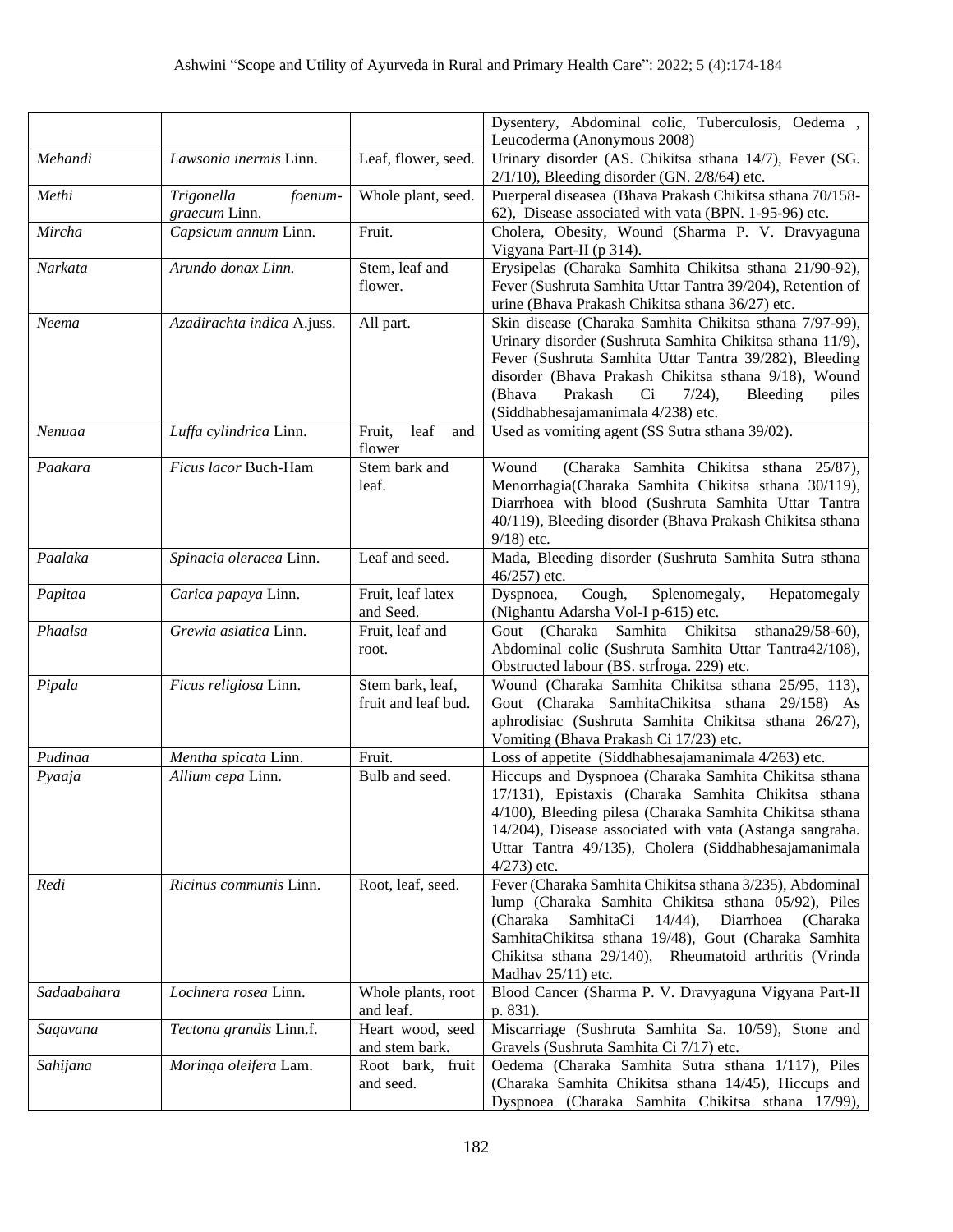|                    |                                                                          |                                 | (Charaka Samhita Chikitsa sthana 26/66-67), Skin disease<br>(Sushruta Samhita Chikitsa sthana 9/53), Abdomenal<br>distension (Sushruta Samhita Chikitsa sthana 14/13), Stone<br>and Gravels Eye disease (Astanga Hridya Uttar sthana<br>16/9), Abdominal colic (Siddhabhesajamanimala 45/14),<br>Worm infestation (Vrinda Madhav 55/19) etc.                |
|--------------------|--------------------------------------------------------------------------|---------------------------------|-------------------------------------------------------------------------------------------------------------------------------------------------------------------------------------------------------------------------------------------------------------------------------------------------------------------------------------------------------------|
| <b>Saraso</b>      | Brassica campestris Linn.                                                | Seed and leaf.                  | Cholera (Sushruta Samhita Uttar Tantra 56/15), Skin<br>disease (Charaka Samhita Chikitsa sthana 7/119), Gout (SS<br>Chikitsa sthana 5/19), Filariasis (Sushruta Samhita Chikitsa<br>sthana 19/60), Eczema (Astanga Hridya Chikitsa sthana<br>$21/50$ ) etc.                                                                                                 |
| <b>Banda Gobhi</b> | <b>Brassica</b><br>oleracea<br>var.<br>capitata Linn.                    | Leaf, seed.                     | Rheumatoid arthritis, Gout, Oedema (Nighantu Adarsha<br>(Vol-I) Rajikadi Varga p. 83) etc.                                                                                                                                                                                                                                                                  |
| Sema               | Dolichos lablab Linn.                                                    | Fruit                           | Used as galactogogue (Nighantu Adarsha Vol. I p. 409).                                                                                                                                                                                                                                                                                                      |
| Semala             | Bombax ceiba Linn. Syn.<br>Salmella malabarica (DC.)<br>Schoot and Endl. | Root, flower and<br>stem bark.  | Bleeding disorder(Charaka Samhita Chikitsa sthana 4/39),<br>Wound (Charaka Samhita Chikitsa sthana 25/63), As<br>Aphrodisiac (HS. 3/47/15), Diarrhoea (Sushruta Samhita<br>Uttar Tantra 40/98), Splenomegaly (Bhava Prakash<br>Chikitsa sthana 33/18), chloasma (Vrinda Madhav 57/38),<br>Leucorrhoea (Bangasen. strÍroga. 77-78) etc.                      |
| Sharifaa           | Annona squamosa Linn.                                                    | Fruit and root.                 | Fever (Siddhabhesajamanimala 4/96).                                                                                                                                                                                                                                                                                                                         |
| Shataavara         | Asperagus<br>racemosus<br>Willd.                                         | Root.                           | Bleeding disorder (Charaka Samhita Chikitsa sthana 4/95-<br>96), As aphrodisiac (Charaka Samhita Chikitsa sthana<br>2/3/18), Rejuvenating (Astanga Hridya Uttar sthana<br>39/157), Diarrhoea (AS Chikitsa sthana 11/25), Gout<br>(Vrinda Madhav 23/25), As galactogogue (YR. P. 440) etc.                                                                   |
| Shisham            | Dalbergia sissoo Roxb.                                                   | Leaf, stem bark,<br>and root.   | Urinary disorder (Sushruta Samhita Chikitsa sthana 11/9),<br>Fever (Sushruta Samhita Uttar Tantra 39/203), Diarrhoea<br>(Astanga Hridya Chikitsa sthana 9/95-96), Sciatica<br>(Bangsen. vata. 608-609) etc.                                                                                                                                                 |
| Soaa               | Anethum sowa Kurz.                                                       | Fruit and leaf.                 | Gout (Charaka Samhita Chikitsa sthana 29/140), Piles<br>(Charaka Samhita Chikitsa sthana 14/41).                                                                                                                                                                                                                                                            |
| Tilli              | Sesamum indicum Linn.                                                    | Seed.                           | Piles (Charaka Samhita Ci 15/227), Disease associated with<br>vata (Charaka Samhita Chikitsa sthana 28/188), Diarrhoea<br>(Sushruta Samhita Uttar Tantra 40/115), Gout (Astanga<br>Hridya Chikitsa sthana 22/33-34), Abdominal colic (Vrinda<br>Madhav 26/12), Abdomenal distension (Vrinda Madhav<br>37/47), Haematuria (Siddhabhesajamanimala 4/577) etc. |
| Tulasi             | <i>Ocimum sanctum Linn.</i>                                              | Leaf, flower, seed<br>and root. | Cough (Charaka Samhita Chikitsa sthana 18/117), Earache<br>(Sushruta Samhita Uttar Tantra 21/32), Worm infestation<br>(Astanga Hridya Chikitsa sthana 20/27), Fever (SG. 2/1/10)<br>etc.                                                                                                                                                                    |
| Urada              | Phaseolus mungo Linn.                                                    | Fruit and seed.                 | As Aphrodisiac (Charaka Samhita Chikitsa sthana 2/147),<br>Haedache (Astanga Hridya Uttar sthana 24/2), Disease<br>associated with vata (Vrinda Madhav 22/21) etc.                                                                                                                                                                                          |